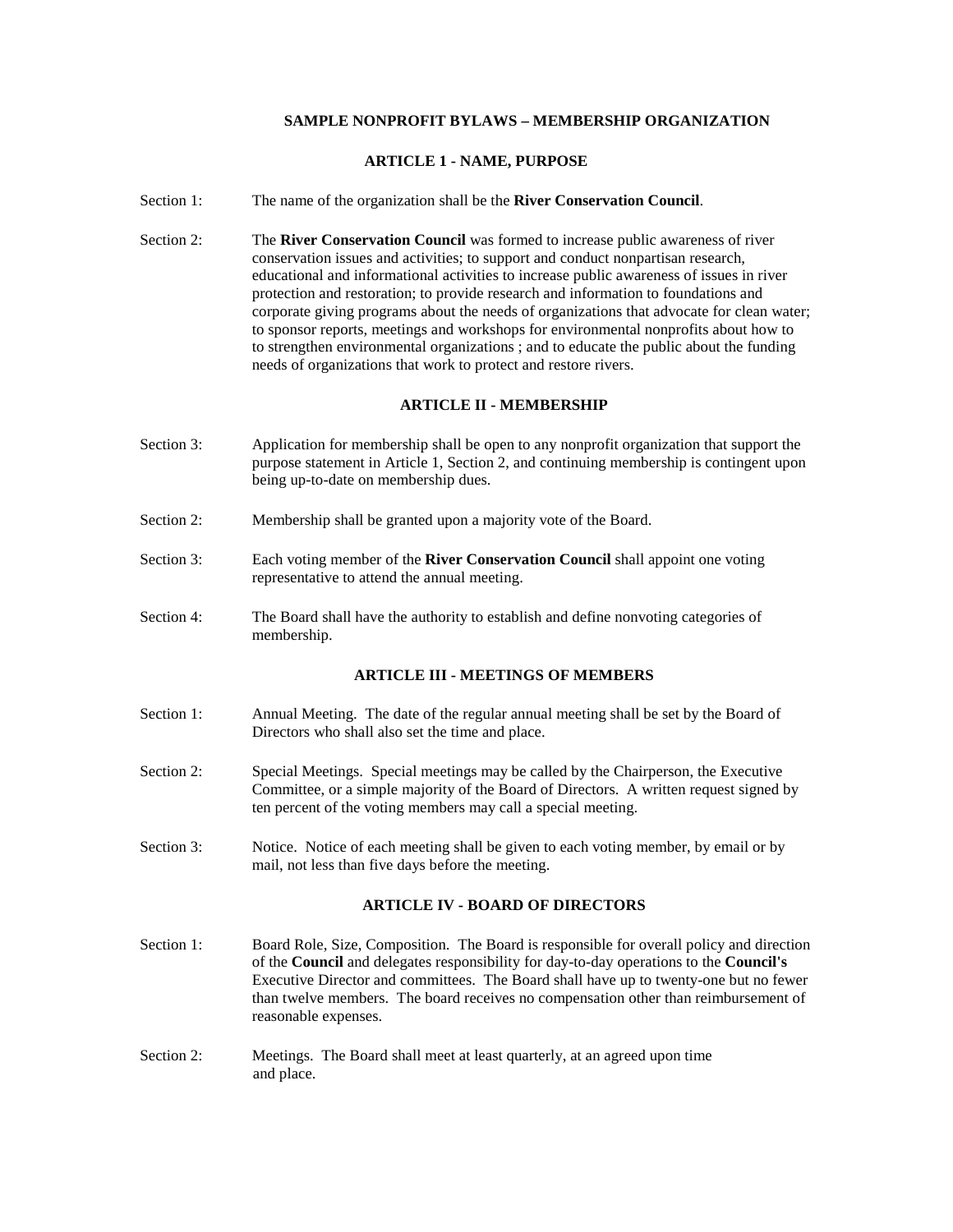- Section 3: Board Elections. Board members shall be elected at least annually by the voting representatives of member organizations
- Section 4: Board Development Committee. A Board Development Committee shall be appointed by the Board to be responsible for developing nominees for board elections, board committees, and planning for board training and leadership development.
- Section 5: Election Procedures. The Board Development Committee shall be responsible for nominating a slate of member representatives to preserve the diversity and balance necessary to enable the **River Conservation Council** to provide policy guidance on the broad spectrum of river conservation issues. Nominees selected by the Board Development Committee must be member representatives of member organizations of the **River Conservation Council**.
- Section 6: Terms. All Board members shall serve three-year terms, but are eligible for re-election. However, no board member shall serve more than two three-year terms. The first Board will include members with one and two-year terms to begin staggered terms.
- Section 7: Quorum. A quorum must be attended by at least forty percent of the Board members before business can be transacted or motions made or passed.
- Section 8: Notice. An official Board meeting requires that each Board member have written notice at least five days in advance.
- Section 10: Officers and Duties. There shall be four officers of the Board consisting of a Chair, a Vice-Chair, a Secretary, and a Treasurer. The officers shall be elected by the Board at the November Board Meeting after the other members are seated. Their duties are as follows:

 The **Chair** shall convene regularly scheduled Board meetings, shall preside or arrange for other members of the executive committee to preside at each meeting in the following order: Vice-Chair, Secretary and Treasurer.

The **Vice-Chair** will chair committees on special subjects as designated by the board.

 The **Secretary** shall be responsible for keeping records of Board actions, including overseeing the taking of minutes at all board meetings, sending out meeting announcements, distributing copies of minutes and the agenda to each Board member, and assuring that corporate records are maintained.

 The **Treasurer** shall make a report at each Board meeting. Treasurer shall chair the finance committee, assist in the preparation of the budget, help develop fundraising plans, and make financial information available to Board members and the public.

- Section 11: Vacancies. When a vacancy on the Board exists, nominations for new members may be received from present Board members and member organizations by the Secretary two weeks in advance of a Board meeting. These nominations shall be sent out to Board members with the regular Board meeting announcement, to be voted upon at the next Board meeting. All vacancies will be filled only to the end of the particular Board member's term.
- Section 12: Resignation, Termination and Absences. Resignation from the Board must be in writing and received by the Secretary. If a member organization notifies the Board that their